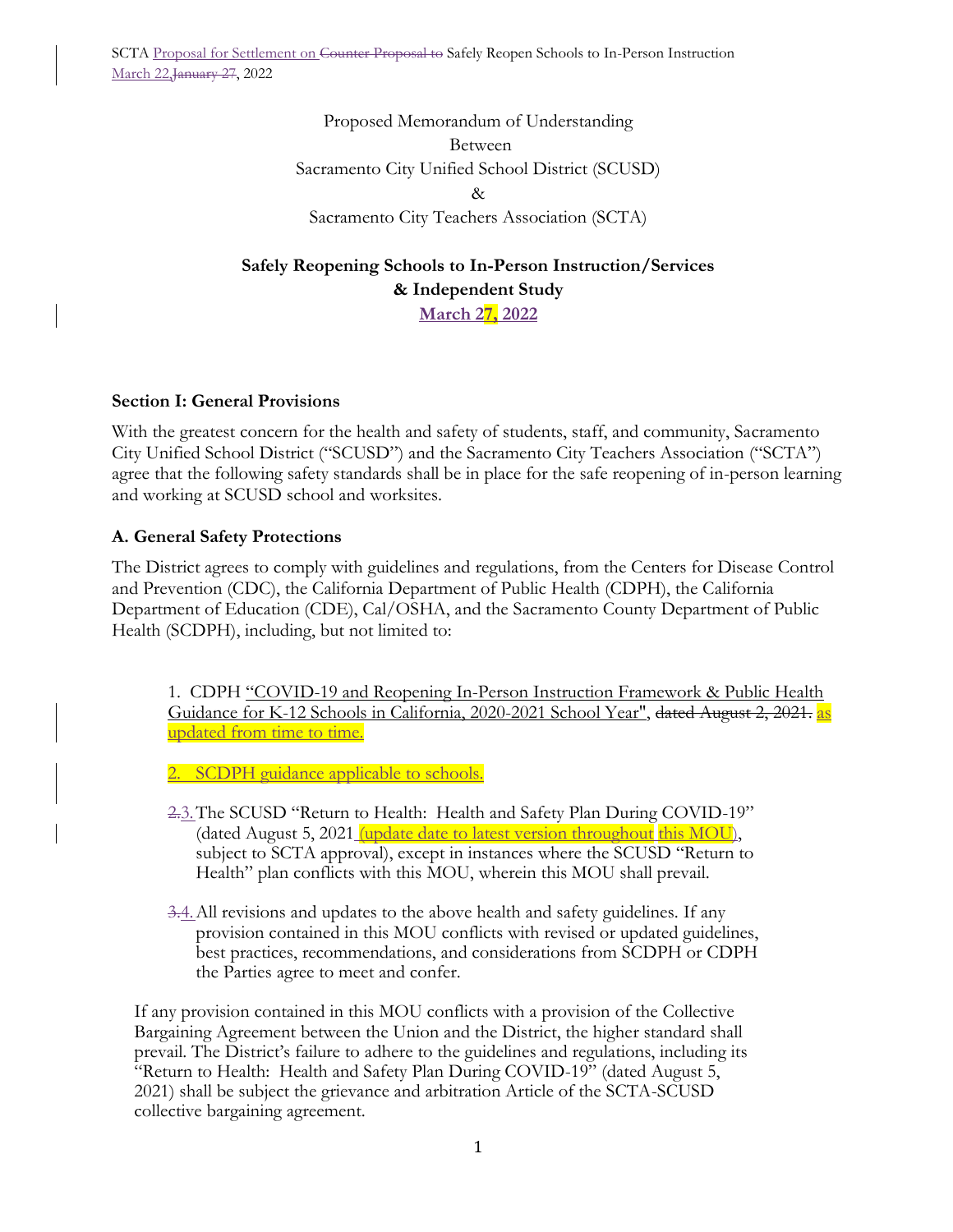### **B. Health and Safety Committee**

The District shall meet monthly with a committee of representatives from SCTA to continue conferring on health and safety matters related to COVID-19, including but not limited to ventilation, cleaning and disinfecting, community spread, contact tracing, and staff and student testing. The purpose of this committee is to ensure that each facility meets health and safety standards and to address concerns when raised. In addition, the committee will continue to further explore, on an ongoing basis, additional safety measures for District employees, students, and the public.

### **Section II: County Risk Level**.

In the event that there is an increase in the County risk level or an outbreak at a school or work site such that the California Department of Public Health, the Sacramento County Department of Public Health or California Department of Occupational Health and Safety (Cal-OSHA) recommend the closure of the District, school site or work site, SCUSD will abide by said recommendation. The District will notify SCTA within twenty-four (24) hours of receipt of the recommendation.

Within fifteen days of this agreement, the District shall establish a standard that will determine when a school shall revert to distance learning due to staff absences that severely impede in-person student learning, consistent with the J-13 waiver process. After the standard has been established, the District will negotiate with SCTA regarding the impact of the standard and its effects.

**Section III. Vaccinations: The parties agree that the District will continue to seek opportunities to participate in partnerships with other agencies to provide unit members, students and community with opportunities to access vaccines.** All District staff and students shall be required to be fully vaccinated against  $\overline{\text{COVID}}$ -by April 30, 2022, except those staff or students who have a medical exemption or personal exemptions that keeps them from being vaccinated. The District will make every attempt to facilitate SCTA bargaining unit member vaccinations as soon as possible, including booster COVID vaccinations, when such additional vaccination measures become available.

A. The District shall actively support and assist the Sacramento Department of Public Health to ensure the COVID-19 vaccine is widely available and easily accessible to staff, to the best of the District's ability, including the measures listed below:

B. The Parties shall communicate with all unit members in writing about the availability of the COVID-19 vaccine to them, including where they may receive the vaccine and how to make an appointment, if necessary, to receive the vaccine;

C. The District shall provide to all unit members written educational materials about the vaccine, including accurate information from the Centers for Disease Control (CDC) on the vaccine's benefits, risks, and efficacy rates and shall encourage them to be vaccinated against COVID-19;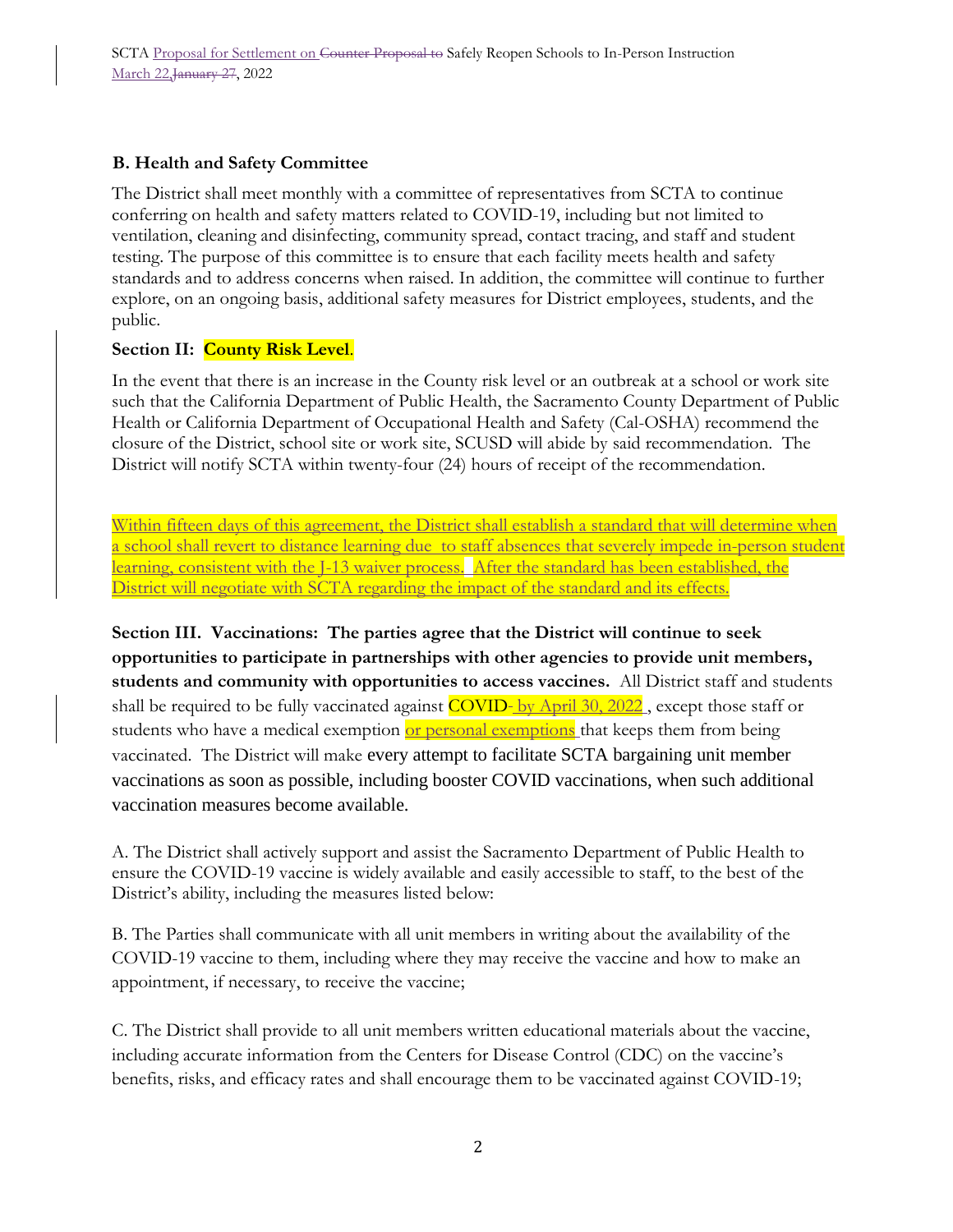D. Unit members may use 2-hours to be vaccinated during their work hours without loss of pay. In extenuating circumstances, unit members shall be able to utilize more than 2-hours of paid time in order to be vaccinated. If unit members make an appointment during the contractual day, they will work with their site administrator on how to accommodate.

E. Prior to April 30, 2022 and pursuant to Governor Newsom's August 11, 2021 Executive Order on vaccinations for school employees, staff must show proof of vaccination, or be subject to regular testing. Bargaining unit members will be required to provide proof of vaccination to the District-by April 30, 2022. Bargaining unit members may submit proof of vaccination by going to the District's vaccine portal at [https://www.scusd.edu/vaccinations.](https://www.scusd.edu/vaccinations) Bargaining unit members who are vaccinated after April 30, 2022, may request to present vaccination proof at a later date through the District's vaccination portal.

According to the [CDPH Guidance for Vaccine Records Guidelines & Standards,](https://www.cdph.ca.gov/Programs/CID/DCDC/Pages/COVID-19/Vaccine-Record-Guidelines-Standards.aspx) only the following modes may be used as proof of vaccination:

- 1. COVID-19 Vaccination Record Card (issued by the Department of Health and Human Services Centers for Disease Control & Prevention or WHO Yellow Card) which includes name of person vaccinated, type of vaccine provided and date last dose administered); OR
- 2. a photo of a Vaccination Record Card as a separate document; OR
- 3. a photo of the client's Vaccination Record Card stored on a phone or electronic device; OR
- 4. documentation of COVID-19 vaccination from a health care provider; OR
- 5. digital record that includes a QR code that when scanned by a SMART Health Card reader displays to the reader client name, date of birth, vaccine dates and vaccine type; OR
- 6. documentation of vaccination from other contracted employers who follow these vaccination records guidelines and standards.

In the absence of knowledge to the contrary, a school may accept the documentation presented as valid.

F. Schools must have a plan in place for tracking verified worker vaccination status. Records of vaccination verification must be made available, upon request, to the local health jurisdiction for purposes of case investigation.

G. Workers who are not fully vaccinated, or for whom vaccine status is unknown or documentation is not provided, must be considered unvaccinated and be required to test weekly.

H. Confidentiality: The district will take all reasonable efforts to ensure the confidentiality of vaccination and testing data and information.

# **Section IV: Testing**

As State and County testing guidelines and directives evolve, the District shall comply with current guidelines. Used in combination with other mitigation strategies, COVID testing is an additional strategy to support safer in-person instruction. Testing may allow for early identification of cases and exclusion from school to prevent transmission. A negative test provides information only for the moment in time when the sample is collected. Individuals may become infectious shortly after having a negative test, therefore we must maintain all other public health mitigation strategies already in practice.

Beginning October 15, 2021, the District shall **conduct** provide COVID testing for all students and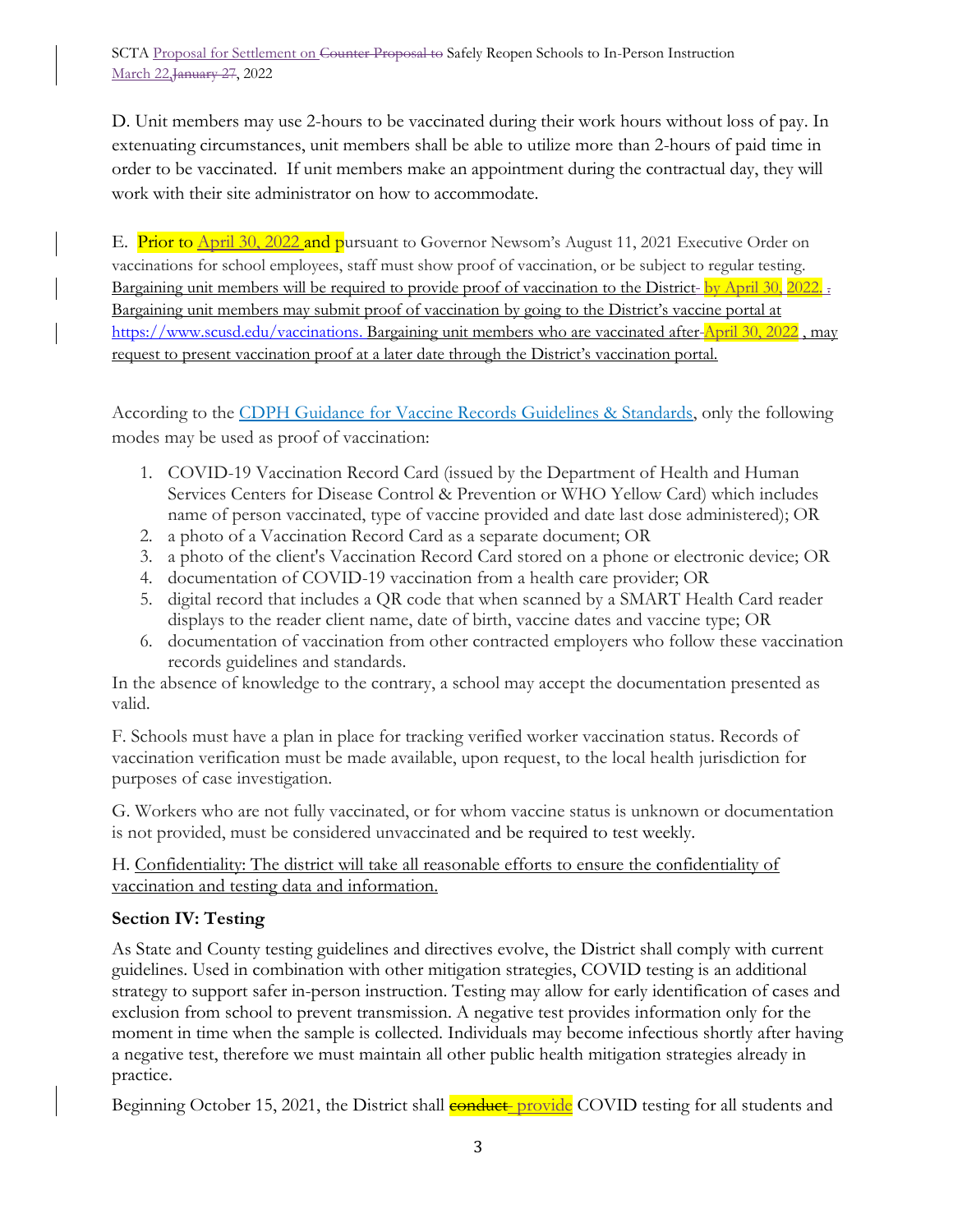staff returning to any school or worksite, and shall continue to offer testing for all students and staff at least weekly, subject to availability of testing materials and staff. The District shall continue to make free COVID testing available to students and staff during normal work hours at each school and worksite that is open, with every effort made to ensure result turn-around time within forty-eight (48) hours of testing.

The District shall require non-District personnel who are contracted by the District to provide services to be tested at the same cadence as District staff for so long as non-District personnel are providing services at the school or District site where District personnel will come into contact with non-District personnel.

The District shall also adhere to Cal-OSHA testing requirements during an "outbreak" (3 or more COVID cases at a Cal-OSHA defined exposed workplace per 14-day period) and a "major outbreak" (20 or more COVID cases at a Cal-OSHA defined exposed workplace per 30 days) that call for immediate testing and weekly tests for employees during an outbreak, and immediate testing and twice weekly testing for employees during a major outbreak, among other measures.

The District shall create and maintain a Public Dashboard that reports all instances of positive cases at all schools and worksites. The Dashboard shall be updated daily<sub>1</sub>- with reported confirmed positive tests. All numbers on the Frontline Dashboard will be updated and reported weekly.

#### **Section V: Health Screenings**

1. All persons will be **self**-screened for COVID-19 symptoms and exposure before they are allowed to enter school grounds and District facilities. Screening will include a visual wellness check, and a health screening form. These screenings will be conducted by a health care **professional, who shall be available while in-person learning is occurring** The District will contract to provide medical assistants to assist with COVID testing, and when not testing they can also assist with screening, providing supervision of the care room if/when needed, ensuring health and safety measures are in place and contact tracing.

Symptoms to be screened for include:

- a. Fever 100.4 degrees Fahrenheit or higher
- b. Cough
- c. Shortness of breath or difficulty breathing
- d. Fatigue
- e. Muscle or body aches
- f. Headache
- g. New loss of taste or smell
- h. Sore throat
- i. Congestion or runny nose
- j. Nausea or vomiting
- k. Diarrhea
- l. Chills

#### **Section VI: Protocol for Monitoring COVID 19 Symptoms and Positive Cases**

A. Students and staff who do not pass screening as provided in section V of this MOU or who become symptomatic during the day will be sent home immediately. Such students will wait in an isolation area (Care Room) until they are picked up by a parent or authorized guardian. When available, the District shall staff the Care Room with medical personnel, consistent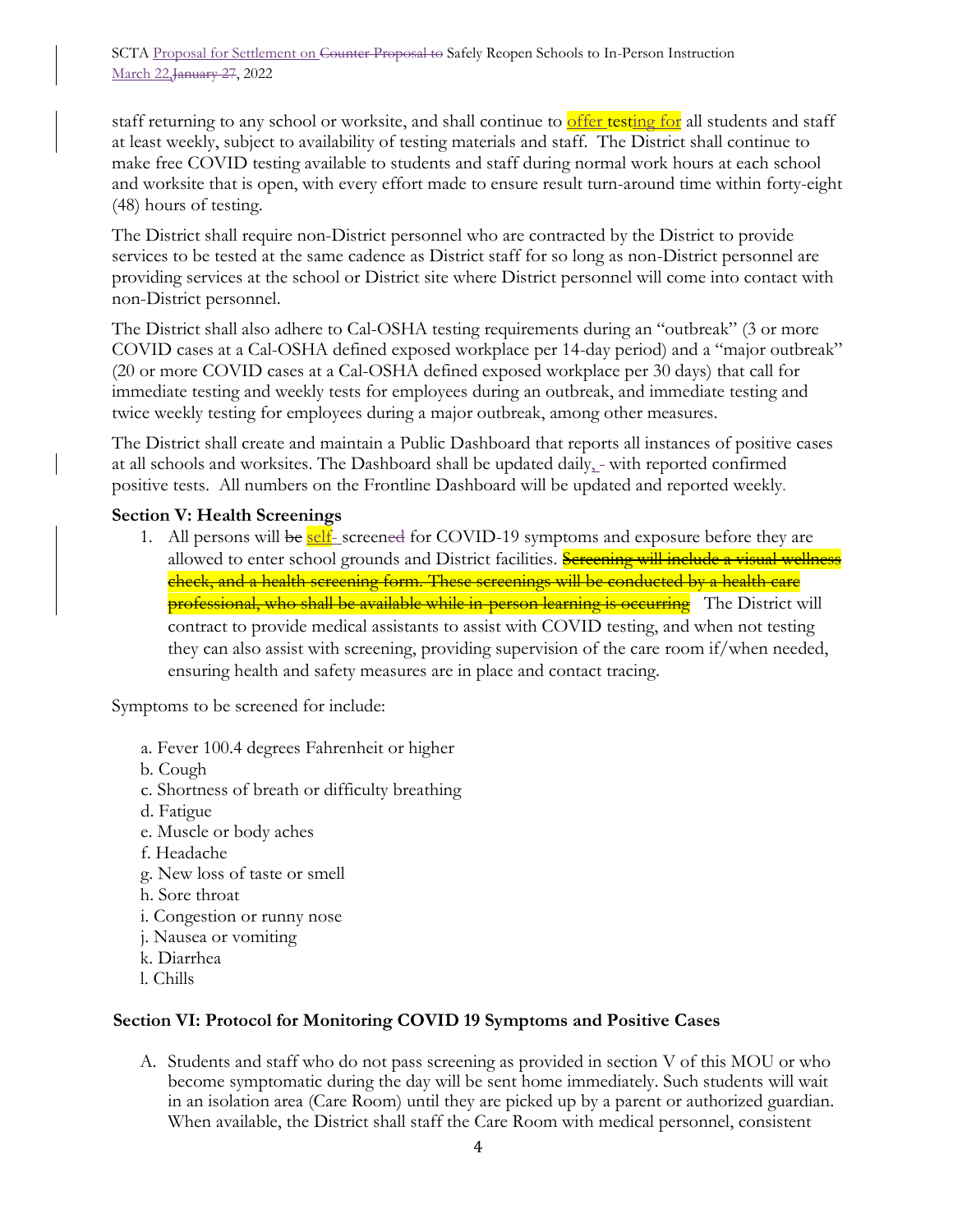with Section V, Health Screenings, above.

- B. The District's contact tracing program and monitoring requires designated staff to take appropriate action to mitigate the spread of COVID-19, to communicate messages tailored to the various stakeholders, and to complete the necessary documentation in accordance with state and local COVID-19 reporting requirements.
- C. The District's Contact tracing program will be in writing, as set forth in the District's "Return to Health Plan," dated August 5, 2021, readily available to staff and made viewable to the public while maintaining the necessary confidentiality of personally identifiable information. The plan should contain names and roles for those responsible for each step of the tracing, as well as make available the related information to facilitate the tracing (attendance rosters, classroom seating charts, room assignments, campus maps, etc.).
- D. The District shall partner closely with the Sacramento County Department of Public Health for a robust contact tracing program.
- E. **SCUSD Monitoring Program** Any student or staff who goes home with or reports COVID 19 like symptoms, has tested positive for COVID 19, or has been identified as a close contact will be documented in the COVID 19 Confidential Illness Log to monitor students and staff who are home on isolation or quarantine.
	- 1. For students, site staff will give appropriate guidance on when to return to school based on the SCDPH Quick Guide COVID-19 Protocols and provide a written communication indicating when the student may return based on current guidance from state and local departments of public health.
	- 2. Site staff will inform appropriate staff on a need-to-know basis about student or staff return to school date while maintaining confidentiality.

#### E. **Notification**

Notification of positive cases and Cal-OSHA defined outbreaks shall be provided to staff and their union representatives within 24 hours of potential exposures and outbreaks. In compliance with AB 685, this notification to Union representatives and their unit members shall include the following:

- 1. Information regarding COVID-19-related benefits to which the employee may be entitled under applicable federal, state, or local laws, including, but not limited to, workers' compensation, and options for exposed employees, including COVID-19 related leave, company sick leave, state-mandated leave, supplemental sick leave, or negotiated leave provisions, as well as anti-retaliation and antidiscrimination protections of the employee; and
- 2. The disinfection and safety plan that the employer plans to implement and complete per the guidelines of the federal Centers for Disease Control.
- 3. The District will continue to provide notice to staff, students and families consistent with the notification method that was in place during the 2020-21 school year.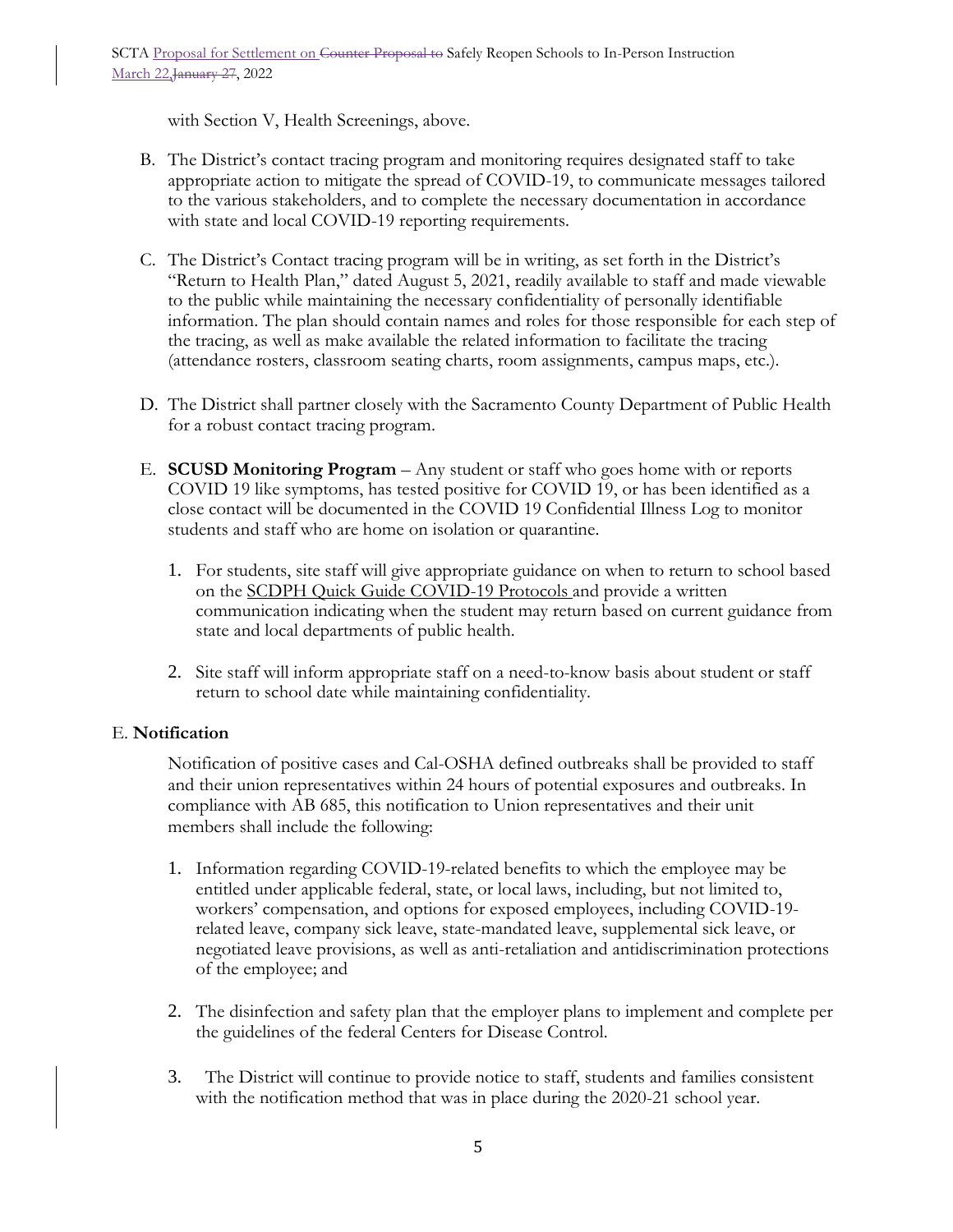- F. **Extension of SB95 COVID Sick Leave Provisions:** In order to limit the spread of COVID, staff who are exhibiting symptoms of COVID are encouraged to stay home from work. In addition to the eighty hours of COVID sick leave provided by SB 95 (which expireds on September 30, 2021), the District will provide an additional ten days of COVID sick leave for the remainder of the 2021-22 school year, retroactive to October 1, 2021 and through December 31, 2021, after which the COVID sick leave required by state law SB114\_ shall apply. Such sick leave will be separate and apart from any other sick leave or days off that employees are entitled to.
- G. **Quarantine Leave:** Any staff member identified as a close contact who must quarantine as a result of a work-place exposure will not suffer a loss of pay or sick leave. Teachers who are required to quarantine for COVID-19 related reasons may volunteer to provide instruction remotely via Zoom to students in the classroom while those students are supervised by a substitute and that such teachers be compensated for the additional time needed to prepare for such Zoom instruction.
- H. **Return to Work Criteria:** The District will adhere to Cal-OSHA, CDPH, and SCDPH guidance for confirmed or suspected cases of COVID-19 in a school.

# **Section VII: COVID Hygiene**

The District shall comply with the COVID 19 hygiene, distancing, and masking standards mandated by the State and County Department of Public Health Directives and incorporated in the SCUSD "Return to Health: Health and Safety Plan During COVID-19" (dated August 5, 2021).

#### **A. Physical Distancing**

- 1. The District shall limit occupancy of bathrooms, elevators, locker rooms, staff rooms, offices, warehouses, and conference rooms, and any other shared work or school spaces shall be consistent with CDPH guidelines and enable individuals to maintain as much physical distance as possible. to provide no less than six (6) feet of distancing. Adjacent bathroom stalls may be used. The District shall post signs with occupancy limits conspicuously at the entrance to each room.
	- Persons on school grounds, including students and staff, will not be allowed to congregate in staff rooms, break rooms, entrances, exits, hallways, or other common areas. At places where students and staff congregate or wait in line, the District shall mark spots on the floor or the walls 6 feet apart to indicate where to stand.

**2. Staff and students will not be allowed to congregate on school grounds when** outside. Safe distancing will be maintained at all times.

#### **B. Face masks and Cloth Face Coverings**

1. The District shall make available disposable N95 or KN95 3-ply surgical masks to staff to wear while on school grounds if staff or students may have forgotten a mask. Face shields with cloth drapes will be provided for members upon request and may be used to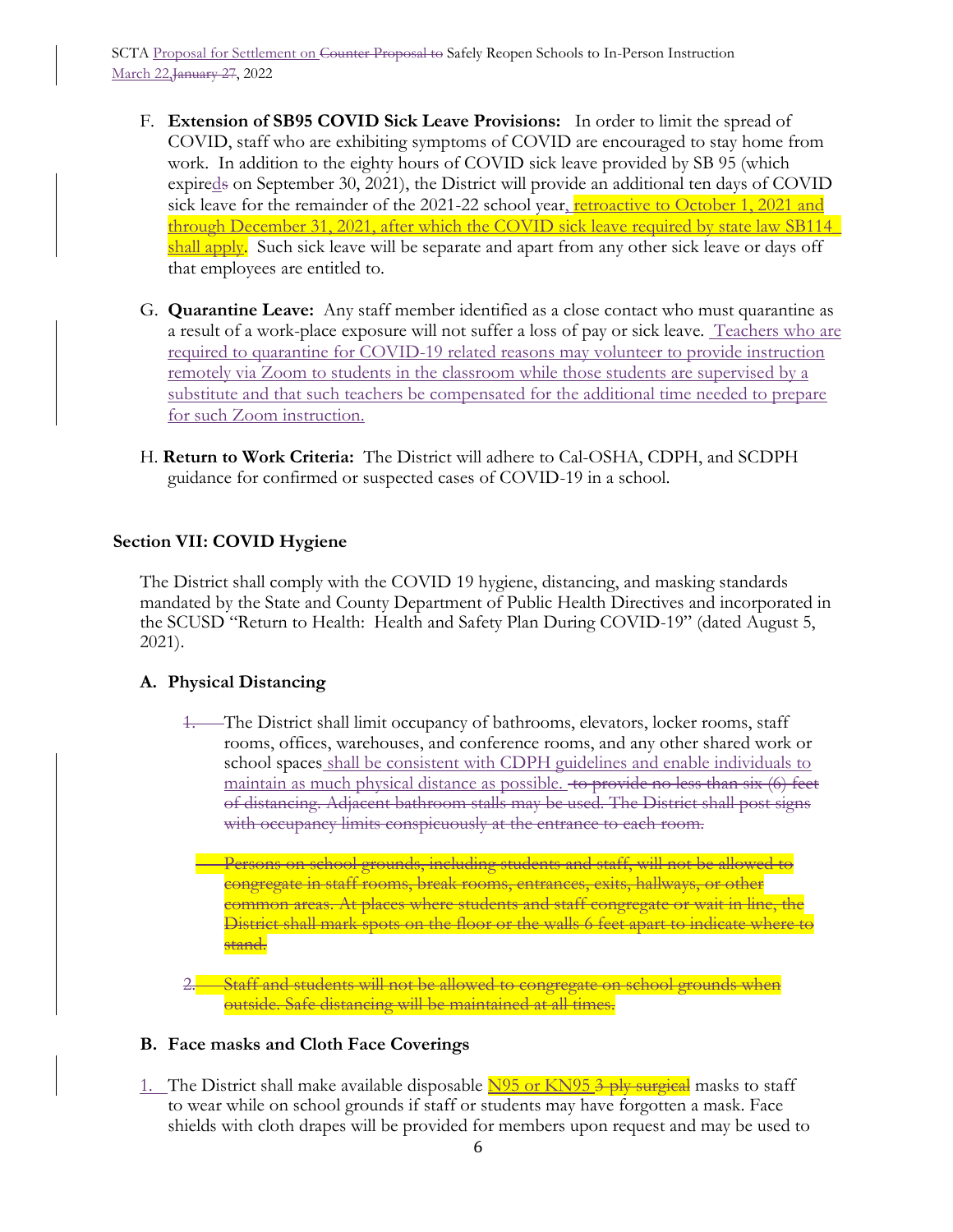the extent provided by CDPH guidance.

### 1.2. The SCUSD masking policy adopted by the Governing Board and effective March 12, 2022 [Insert here]

- 2.3.All adults and students, including those in pre-school and TK-2nd grade, must wear face coverings over both their nose and mouth at all times on campus, except (1) where the student and/or adult is exempt, (2) while eating and/or drinking, or (3) while taking a brief "mask break" outside of the classroom and distanced from others. . Students with documented medical or behavioral contraindications to face masks and cloth face coverings are exempt. A cloth face-covering or face shield should be removed for meals, snacks, naptime, or when it needs to be replaced. This includes family members and caregivers dropping off or picking-up students. CDPH guidelines call for individuals not able to wear masks to wear alternate PPE if able to do so (face shields with drapes, etc.). Insert standard adopted by the school board.
- 3.4. In situations where a student is not able to wear a face covering due to a developmental delay, medical condition, mental health condition or disability, each student's individual need will be considered in consultation with their health care provider and parent/guardian, ensuring health and safety regulations are followed for the safety of all participants, provided that a medical recommendation is made for a student not wearing a mask.

# **C. Sanitation Stations**

The District will ensure that hand washing stations and sanitizing supplies (including paper towels, tissues, hand sanitizer with at least sixty percent (60%) ethyl alcohol, and disinfectant wipes) are easily accessible in all areas frequented by staff.

# **D. Personal Protective Equipment (PPE)**

1. The Centers for Disease Control and Prevention (CDC) does not recommend personal protective equipment (PPE) beyond a face covering when interacting with asymptomatic individuals who are not known to have COVID-19.

2. PPE is not a substitute for environmental safety measures and should be used in conjunction with other safety measures such as wearing a face covering, physical distancing, ventilation, partitions, and handwashing.

3. The District shall provide all necessary PPE to staff, including contractors, who provide specialized support services. This includes N95 and KN95 surgical masks, face shields, and disposable gloves.

5. The District shall ensure that there is a two-month supply of Personal Protective Equipment in the warehouse, and each school/worksite will receive monthly deliveries of supplies, and on-demand as requested.

**G. Ventilation and Filtration:** The District will provide the following environments for in-person classroom instruction to take place in those spaces with: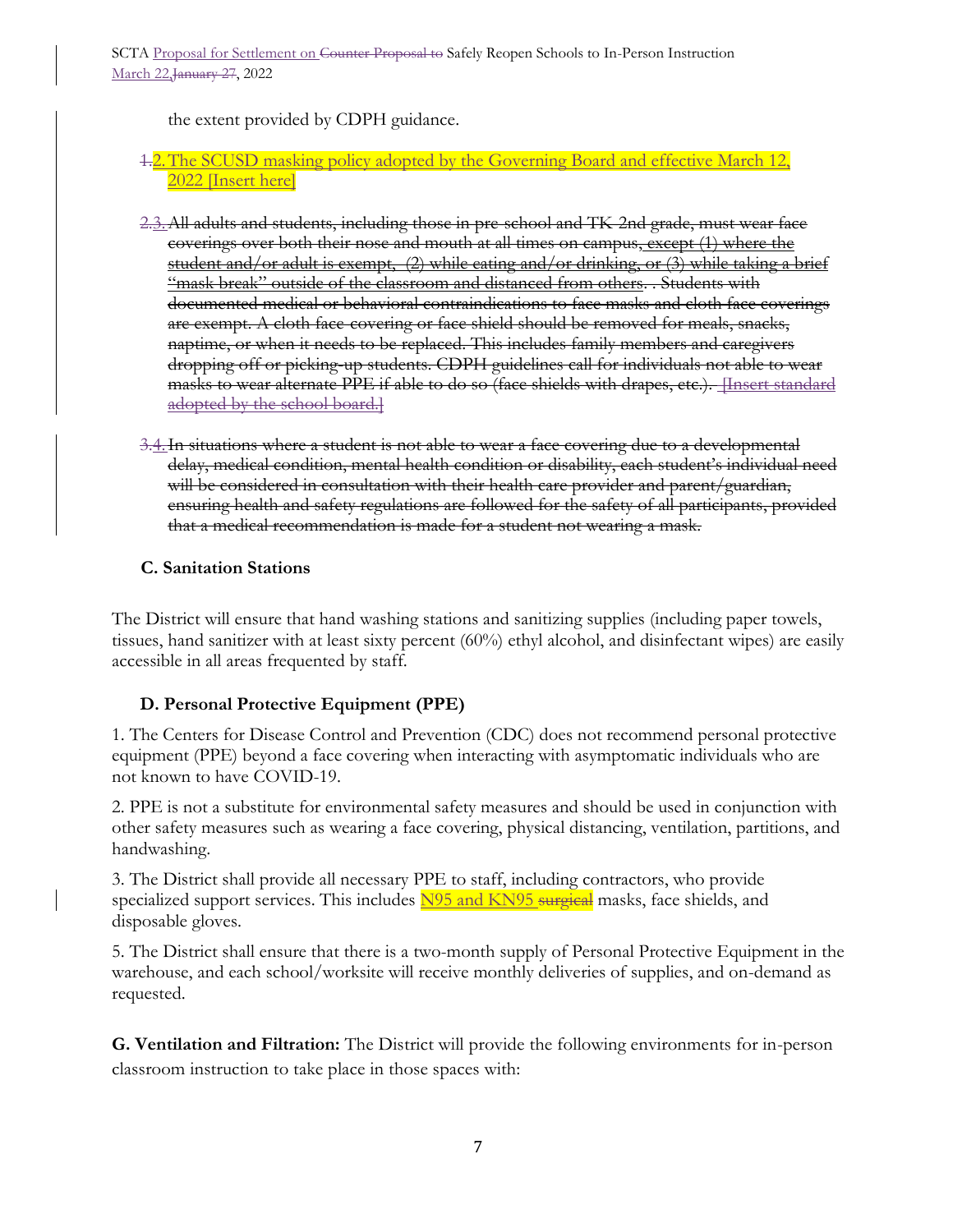- 1. Currently equipped with a centralized HVAC system that provides air filtration with a minimum efficiency reporting value (MERV) of 13 or better; or
- 2. For those occupied areas without a centralized HVAC system that provides air filtration with a minimum efficiency reporting value (MERV) of 13 or better, portable HEPA air filtration units with a clean air delivery rate (CADR) of 250 or greater per 1000 square feet of floor area will be used.

The above standards shall apply in each SCUSD facility classroom, auditorium, gymnasium, nurses' office, or other occupied area in which bargaining unit members are required to report to work**.**

- 1. On or before September 2, 2021, and thereafter when any change occurs, SCUSD Facilities Director or other appropriate person or designee will provide to SCTA a list by school and classrooms of which classrooms are equipped with MERV 13 filters and those in which portable HEPA filters are placed. The portable HEPA filters shall be appropriately maintained, according to manufacturers' recommendations.
- 2. HVAC systems will be begin running at least two (2) hours before the beginning of the school day and continue for at least two (2) hours after.
- 3. Occupied spaces will only be used if they are equipped with an HVAC system that provide for the introduction of outside air into the occupied space, or if they are equipped with functional CO2 Monitors.
- 4. Within two weeks of students returning to each school site, the site will be provided two (2) portable, battery-powered CO2 monitors, or loggers to check classrooms during their peak occupancy. Within two weeks of the resumption of in-person instruction at the site, District facilities staff will conduct a walk-through of each classroom while they are fully occupied to check CO2 levels, and will flag any classroom that registers over 1000 parts per million (ppm). If a classroom registers over 1000 ppm that classroom will not be used until the cause for the high CO2 level has been corrected. Certificated staff member may request a classroom check and be provided the use of the logger, if they detect an immediate problem or concern of a ventilation system failure.
- 5. Effective September 2, 2021, the District will work with qualified vendors to engineer and install CO2 monitors in rooms that lack compatible controls with the existing building control system. The District will retain a qualified 3<sup>rd</sup> party technician to complete a TAB report of all units by the end of fall semester 2021. A copy of that report will be provided to SCTA upon completion. Moving forward as part of its multi-year projects, all District mechanical projects will include CO2 monitors.
- 6. The District has retained a certified, independent third-party to review each and every HVAC unit in the District to ensure it is running at optimal efficiency. The third party will furnish a copy of his or her report to SCTA.

# **Section VIII: Cleaning and Disinfecting Plans**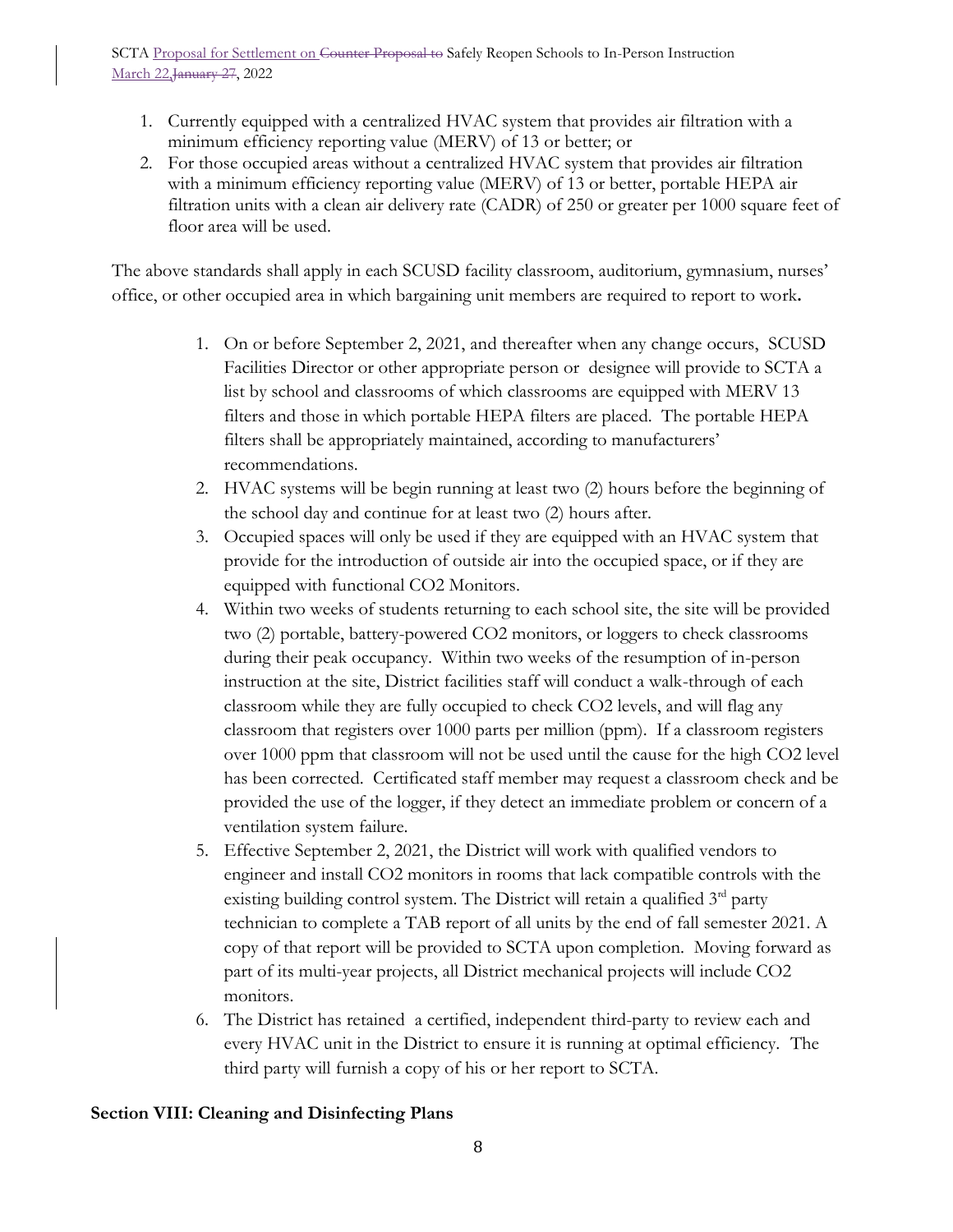In compliance with regulations, guidance, and recommendations from the CDC, CDPH, Cal/OSHA, and SCDPH, the District shall adopt cleaning and disinfecting plans and training programs to prevent the spread of COVID-19. The cleaning and disinfecting plans shall adhere to CDC guidance in the current "Cleaning and Disinfecting your Facility," https://www.cdc.gov/coronavirus/2019 ncov/community/disinfecting-building-facility.html, and to CDPH cleaning and disinfecting guidance in the current "COVID-19 and Reopening In-Person Instruction Framework & Public Health Guidance for K-12 Schools in California, 2020-2021 School Year". The District's cleaning and disinfecting plans shall be as set forth in the SCUSD "Return to Health: Health and Safety Plan During COVID-19" (dated August 5, 2021) and will be available for all staff and families to review.

When choosing disinfection products, the District will use those products approved for use against COVID-19 on the Environmental Protection Agency (EPA)- approved list "N" and follow product instructions. To reduce the risk of asthma and other health effects related to disinfection, The District should select disinfectant products on list N with asthma-safer ingredients (hydrogen peroxide, citric acid or lactic acid) as recommended by the US EPA Design for Environment program. The District will avoid products that contain peroxyacetic (peracetic) acid, sodium hypochlorite (bleach) or quaternary ammonium compounds, which can cause asthmatic attacks per [CDPH Industry Guidance.](https://www.cdph.ca.gov/Programs/CID/DCDC/CDPH%20Document%20Library/COVID-19/Consolidated_Schools_Guidance.pdf)

# **Section XI COVID-19 Prevention Program (CPP)**

Before a school site is reopened, pParents and guardians of children attending school at the site will be notified in writing of the physical distancing, face covering, health screening, and other COVID-19 health and safety requirements for persons at each school site. Signage will be conspicuously posted at all entrances describing such requirements.

The sites with support from Central Office shall implement and monitor the CPP each day, fixing problems when they arise. The CPP shall contain all required elements as mandated by Cal-OSHA.

# **Section X Staff and Staff with Dependents and Other Circumstances Related to Return to In-Person Instruction.**

Employees who have a pre-existing medical condition may request an accommodation through the established interactive process pursuant to District Administrative Regulation 4032.

For those staff who have primary caregiver responsibility for a family member who has a serious health condition confirmed by their health care provider, the District will allow staff to continue to work remotely if the unit member can meet the essential functions of their position as determined through the interactive process with the Risk Management. If the District has a concern about a written recommendation from a health provider, consistent with past practice, SCUSD's Risk Management can follow up with bargaining unit member's health provider. The parties further agree that this accommodation for staff to work remotely applies only for the duration of this agreement.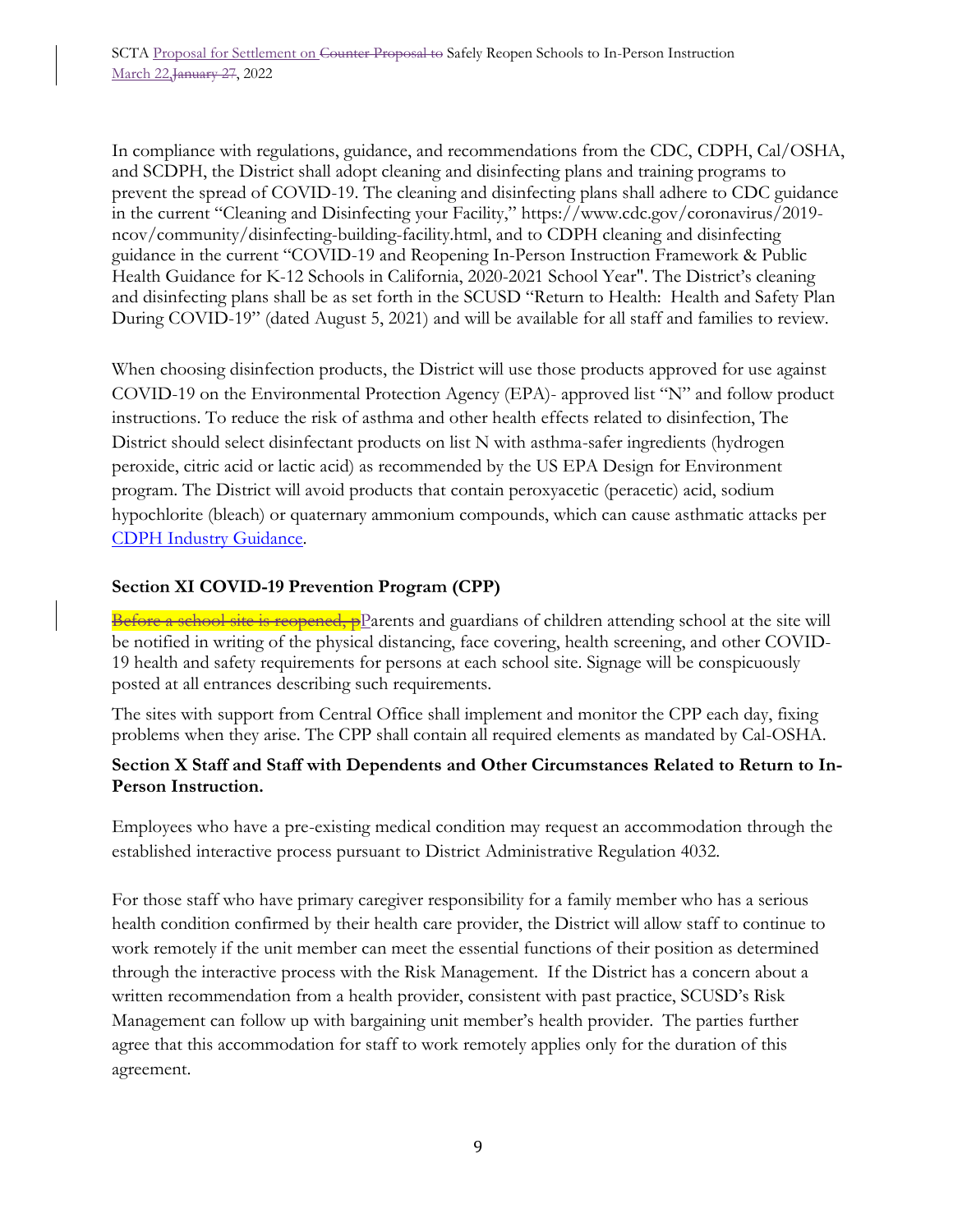Requests for such accommodations will be considered on a case-by-case basis and only with supporting medical documentation from their medical provider. Individuals who have submitted requests for accommodation through the interactive process may be determined to qualify for a remote work assignment accommodation for the reopening of schools in-person concurrent model.

Accommodations may include, but are not limited to: the provision of personal protective equipment (PPE), heightened social distancing protocols, and remote working. If the unit member is unable to accept any accommodations, all unit members will be granted any and all available leaves under the CBA or state and federal leaves for which they qualify (e.g. permissive, FMLA).

In addition, the District recognizes that for many staff, the pandemic has created significant child care issues. In an effort to provide some support, the District will create five regional child-care centers for staff throughout the District.

**Section XI Instructional Model: Students who participate in independent study shall receive daily instruction consistent with AB 130.** Students with disabilities will be offered the independent study instructional model the same as general educational students. consistent with their IEP and segment teachers/staff will be hired to ensure that all students can have the full continuum of options to participate in the independent study instructional model.

For 2021-2022 school year, Assembly Bill 130 mandates the following changes to the District's Independent Study program regarding student to teacher interaction.

| Grade Span   | New "Live Interaction" Requirement  | New "Synchronous"        |
|--------------|-------------------------------------|--------------------------|
|              |                                     | Instruction" Requirement |
| TK-3rd grade | Included in synchronous instruction | Daily                    |
| 4-8th grade  | Daily                               | Weekly                   |
| 9-12th grade | Not required                        | Weekly                   |

Pursuant to AB 130, "Live Interaction" means interaction between the pupil and local educational agency classified or certificated staff, and may include peers, provided for the purpose of maintaining school connectedness, including, but not limited to, wellness checks, progress monitoring, provision of services, and instruction. This interaction may take place in person, or in the form of internet or telephonic communication.

Pursuant to AB 130, "Synchronous Instruction" means classroom-style instruction or designated small group or one-on-one instruction delivered in person, or in the form of internet or telephonic communications, and involving live two-way communication between the teacher and pupil. Synchronous instruction shall be provided by the teacher of record for that pupil pursuant to Section 51747.5.

#### A. **Traditional In-Person Instruction:**

1. The parties will implement a traditional, in-person instructional model.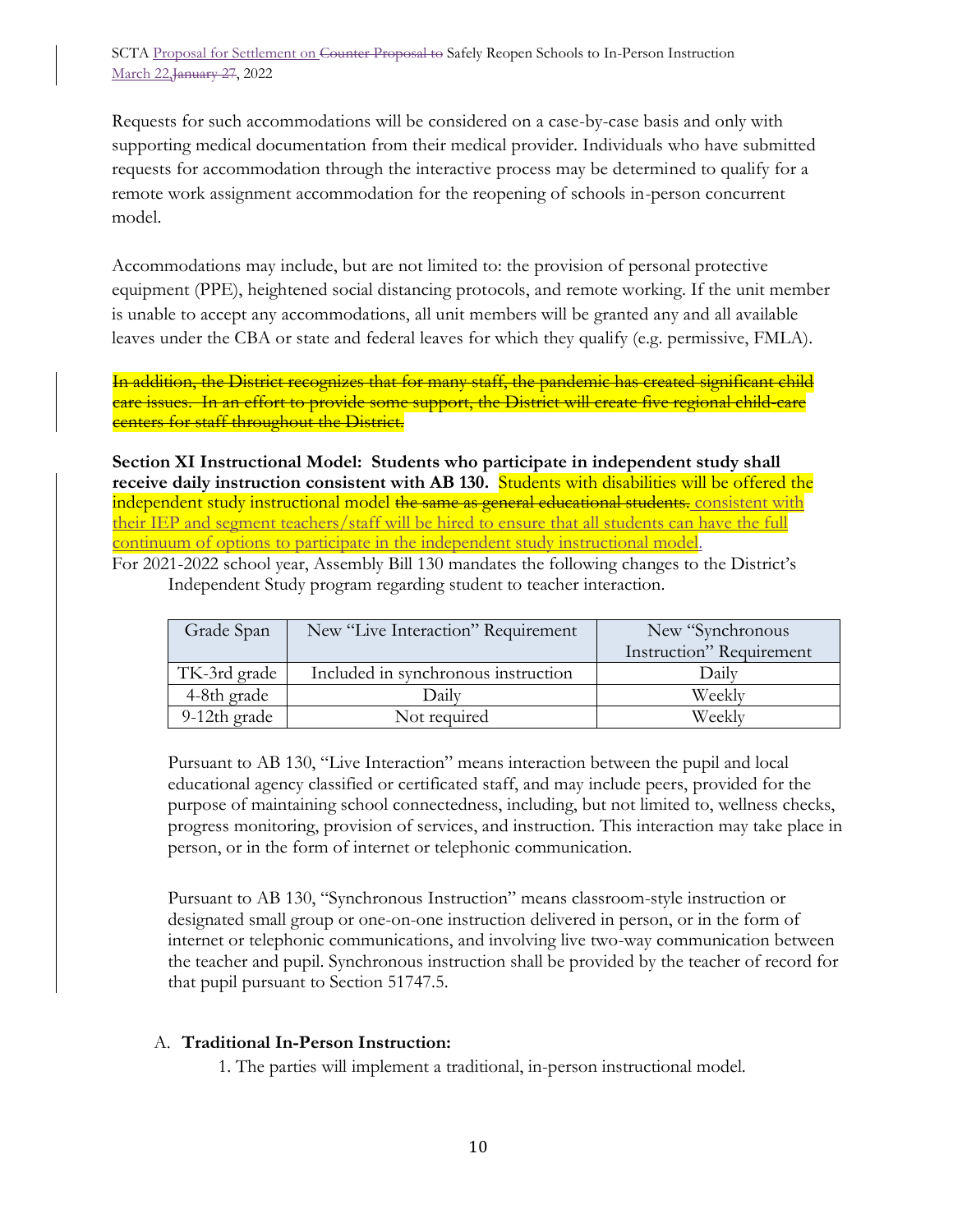2. In the event that students are required to quarantine, short term independent study shall be conducted consistent with Education Code, including but not limited to requirements for student/parent agreements and appropriate documentation of student participation and attendance. The parties will mutually agree on a standardized method of student/parent agreement form that can help to expedite the administrative set-up of short-term independent instruction, as well as documentation of student participation and attendance. In the event a student needs to quarantine, the teachers of record and other services providers will assign instructional work to students through Google Classroom, packets, and consumables based on the learning needs of the individual student as determined by the teacher. Staff will be compensated for the extra time required to provide said instructional material, administrative processing, instruction or other services to students during shortterm independent study. Staff will be compensated for all additional time worked at the contractual hourly rate of pay subject to regular District procedures including supervisor approval, which shall not be unreasonably denied.

#### B. **Independent Study (traditional):**

1. The District shall maintain traditional Independent Study options to students in compliance with AB 130, and subject to negotiations with SCTA.

- C. The District shall also provide a non-concurrent Independent Study/Distance Learning Only option to students. <del>[Need to hear district feedback on coordinating the non-</del> traditional independent study at the school site, rather than at Cap City.]
	- a. The Independent Study options shall include the following provisions:
		- i. **Right to Return to home school. During the 2021-22 school year,**  students and staff will be allowed to return to their home school (within the same grade level/content area) when they return to in-person learning. For staff who complete the 2021-22 school year teaching Independent Study and who return to their home school at the beginning of the 2022-23 school year, they will be returned to their home school within the same grade level/content area based on enrollment. If the enrollment at the school does not provide for such a return in the 2022-23 school year, returning staff members will be treated as if they were part of the staffing complement for the 2021-22 school year with regarding to assignments and surplussing, subject to the provisions of the Collective Bargaining Agreement.
		- ii. **Maintenance of Staff at Home School**: The District will maintain the staffing levels for certificated staff at the home school for 2021-22 school year. Students who disenroll from the home school to Cap City will continue to be counted in the enrollment numbers of the home school for staffing purposes.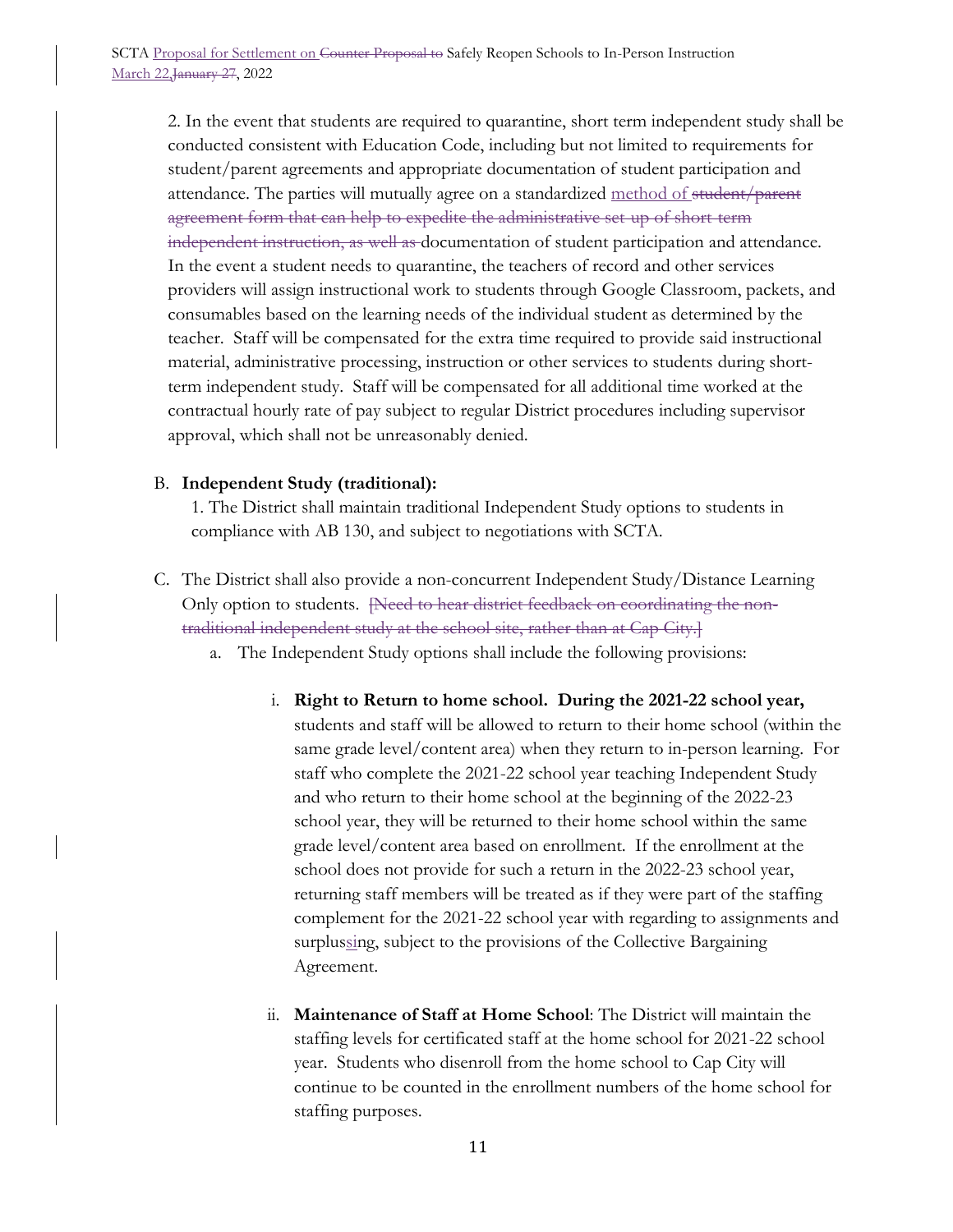- iii. **Filling of Non-traditional Independent Study Positions:** Within twenty-four (24) hours following the approval of this MOU, tThe District will post available, Independent Study positions, for application among bargaining unit members. Positions will be awarded first to certificated staff who need accommodations as set forth in Section X above. If vacancies remain after those positions have been awarded, positions will be awarded in order of seniority.
- iv. **Cap City Staffing**: Staffing for Independent Study at Cap City for those students enrolled in the traditional independent study program shall be consistent with the staffing model that was in place during the 2019-20 school year.
- v. The District will offer voluntary professional development **prior to the start** of the work year to unit members teaching in independent study to support their work during the 20221-20232 school year. Unit members electing to participate in this professional development will be paid at the contractual hourly rate.
- vi. The District will seek volunteers from the independent study teachers and other professional support staff as appropriate to meet with parents/guardians/students, participate in IEP team meetings, and perform other work before the beginning of their contractual work year in order to comply with AB 130. Unit members who volunteer and perform such work will be paid at the contractual hourly rate. If there are more volunteers than hours available, hours will be assigned by seniority.
- $\overrightarrow{v}$ . In addition to staff who are assigned to Capital City, teachers at any site may voluntarily provide virtual instruction in their current teaching and credentialed subject area and shall be provided per diem compensation at their contract hourly rate for eight (8) hours each week for students that are enrolled at Cap City. Such teachers shall be assigned no more than 10 students. Teachers shall provide any required daily live interaction and/or synchronous instruction (up to one [1] hour, based on grade level) consistent with AB 130 either individually or in a group setting as necessary to meet the needs of their individual students. The additional time (minimum of three hours) shall be teachers' prep time. Teachers shall use Google Classroom related to providing virtual instruction, and are responsible for assignments, assessment, attendance, grading, and parent communication. Teachers shall be supervised by Cap City administration relating to this independent study related work. The number of such per diem positions and length of service shall be as [as determined by the parties] based upon the District's needs through the end of the 2021-2022 school year. If there are more teachers who are interested in volunteering for such extra work than the work available, teachers shall be selected by seniority.